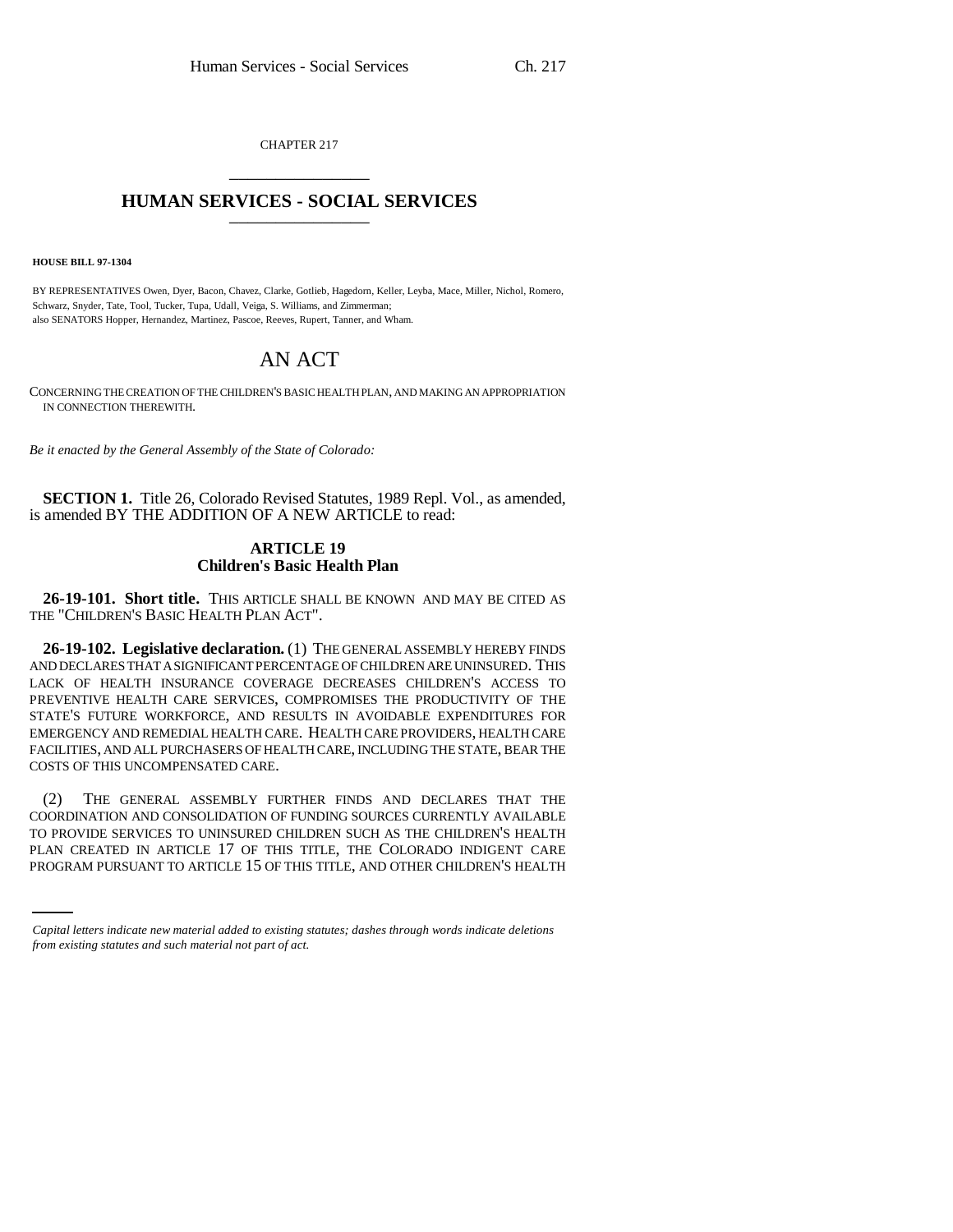PROGRAMS WOULD EFFICIENTLY AND EFFECTIVELY MEET THE HEALTH CARE NEEDS OF UNINSURED CHILDREN AND WOULD HELP TO REDUCE THE VOLUME OF UNCOMPENSATED CARE IN THE STATE.

(3) (a) IT IS THE INTENT OF THE GENERAL ASSEMBLY TO MAKE HEALTH INSURANCE COVERAGE AFFORDABLE AND TO SUPPORT EMPLOYERS IN THEIR EFFORTS TO PROVIDE THEIR EMPLOYEES AND THEIR DEPENDENTS WITH HEALTH INSURANCE COVERAGE.

(b) IT IS THE INTENT OF THE GENERAL ASSEMBLY THAT THE CHILDREN'S BASIC HEALTH PLAN CREATED BY THIS ARTICLE BE PRIMARILY FUNDED THROUGH SAVINGS AND EFFICIENCIES REALIZED THROUGH ACTUAL REDUCTIONS IN ADMINISTRATIVE AND PROGRAMMATIC COSTS ASSOCIATED WITH THE IMPLEMENTATION OF THIS ARTICLE ACHIEVED IN OTHER HEALTH CARE PROGRAMS AND NOT DECREASES IN THE NUMBER OF CASELOADS OF SUCH PROGRAMS.

(4) IT IS NOT THE INTENT OF THE GENERAL ASSEMBLY TO CREATE AN ENTITLEMENT FOR HEALTH INSURANCE COVERAGE.

**26-19-103. Definitions.** AS USED IN THIS ARTICLE, UNLESS THE CONTEXT OTHERWISE REQUIRES:

(1) "CHILD" MEANS A PERSON WHO IS LESS THAN EIGHTEEN YEARS OF AGE.

(2) "CHILDREN'S BASIC HEALTH PLAN" OR "PLAN" MEANS THE HEALTH INSURANCE PRODUCT DESIGNED BY THE DEPARTMENT OF HEALTH CARE POLICY AND FINANCING AND PROVIDED TO ENROLLEES, AS DEFINED IN THIS SECTION.

(3) "DEPARTMENT" MEANS THE DEPARTMENT OF HEALTH CARE POLICY AND FINANCING CREATED IN SECTION 25.5-1-104, C.R.S.

(4) "ELIGIBLE PERSON" MEANS A PERSON WHO IS LESS THAN EIGHTEEN YEARS OF AGE, WHOSE GROSS FAMILY INCOME DOES NOT EXCEED ONE HUNDRED EIGHTY-FIVE PERCENT OF THE FEDERAL POVERTY LEVEL, ADJUSTED FOR FAMILY SIZE.

(5) "ENROLLEE" MEANS ANY CHILD THAT HAS ENROLLED IN THE PLAN.

(6) "HEALTH CARE PROGRAM" MEANS ANY HEALTH CARE PROGRAM IN THE STATE THAT IS SUPPORTED WITH STATE GENERAL FUND OR FEDERAL DOLLARS.

(7) "SUBSIDIZED ENROLLEE" MEANS AN ELIGIBLE PERSON WHO RECEIVES A SUBSIDY FROM THE DEPARTMENT TO PURCHASE COVERAGE UNDER THE PLAN OR A COMPARABLE HEALTH INSURANCE.

(8) "SUBSIDY" MEANS THE AMOUNT PAID BY THE DEPARTMENT TO ASSIST AN ELIGIBLE PERSON IN PURCHASING COVERAGE UNDER THE PLAN OR A COMPARABLE HEALTH INSURANCE PRODUCT AVAILABLE TO THE ELIGIBLE PERSON THROUGH ANOTHER COVERAGE ENTITY.

(9) "TRUST" MEANS THE CHILDREN'S BASIC HEALTH PLAN TRUST CREATED IN SECTION 26-19-105.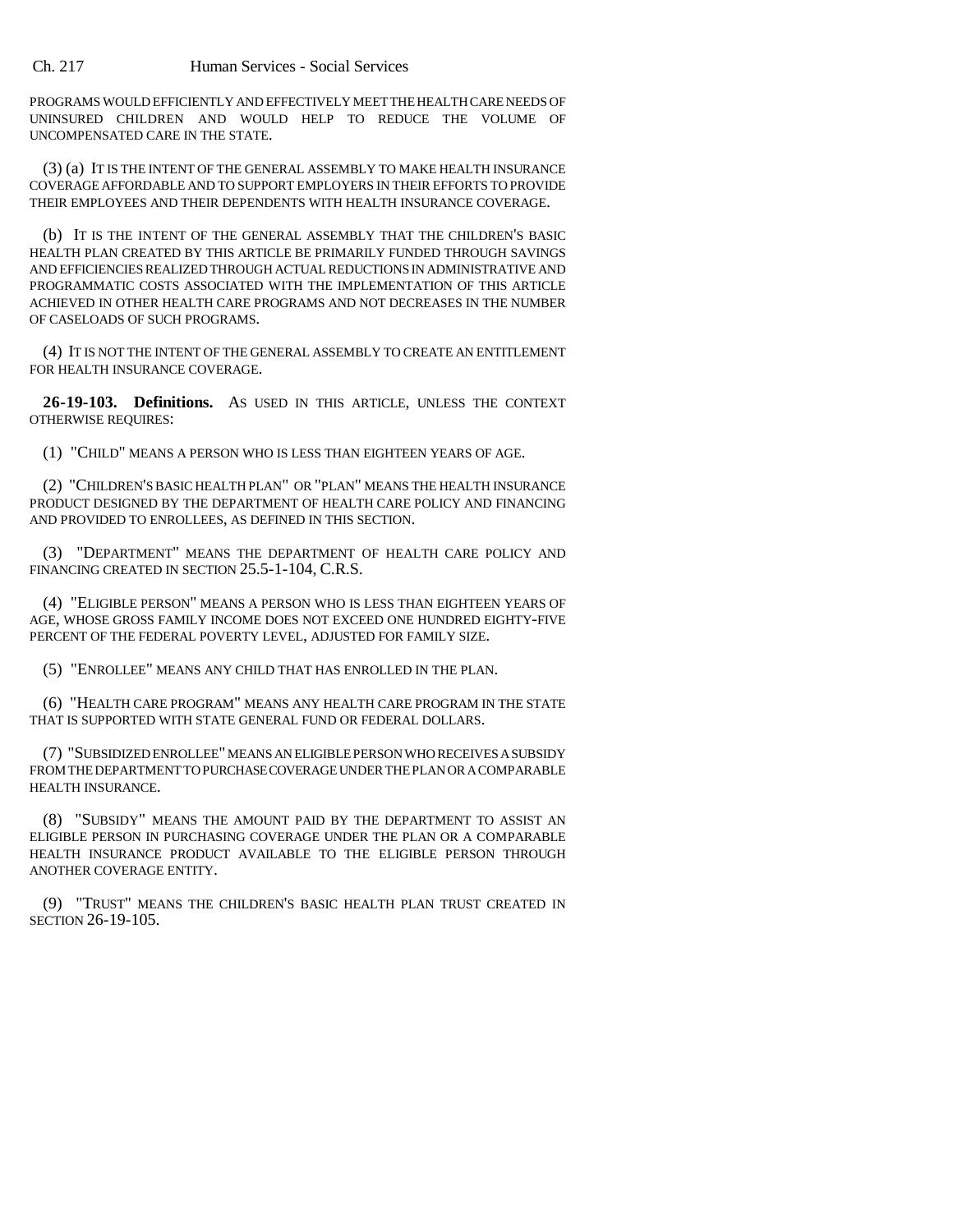**26-19-104. Children's basic health plan - implementation required - rules.** THE DEPARTMENT IS AUTHORIZED TO ADOPT RULES TO IMPLEMENT THE CHILDREN'S BASIC HEALTH PLAN TO PROVIDE HEALTH INSURANCE COVERAGE TO CHILDREN ON A STATEWIDE BASIS PURSUANT TO THE PROVISIONS OF THIS ARTICLE.

**26-19-105. Trust - created.** (1) A FUND TO BE KNOWN AS THE CHILDREN'S BASIC HEALTH PLAN TRUST IS HEREBY CREATED AND ESTABLISHED IN THE STATE TREASURY. ALL MONEYS DEPOSITED IN THE TRUST AND ALL INTEREST EARNED ON MONEYS IN THE TRUST SHALL REMAIN IN THE TRUST FOR THE PURPOSES SET FORTH IN THIS ARTICLE, AND NO PART THEREOF SHALL BE EXPENDED OR APPROPRIATED FOR ANY OTHER PURPOSE. NO INVESTMENT EARNINGS OR OTHER MONEYS IN THE TRUST SHALL BE SUBJECT TO ANY MANAGEMENT FEE IMPOSED BY LAW FOR THE BENEFIT OF THE GENERAL FUND.

(2) ALL OR A PORTION OF THE MONEYS IN THE TRUST SHALL BE ANNUALLY APPROPRIATED BY THE GENERAL ASSEMBLY FOR THE PURPOSES OF THIS ARTICLE AND SHALL NOT BE TRANSFERRED TO OR REVERT TO THE GENERAL FUND OF THE STATE AT THE END OF ANY FISCAL YEAR.

(3) BEGINNING IN FISCAL YEAR 1998, APPROPRIATIONS TO THE TRUST MAY BE MADE BY THE GENERAL ASSEMBLY BASED ON THE SAVINGS ACHIEVED THROUGH REFORMS, CONSOLIDATIONS, AND STREAMLINING OF HEALTH CARE PROGRAMS REALIZED THROUGH ACTUAL REDUCTIONS IN ADMINISTRATIVE AND PROGRAMMATIC COSTS ASSOCIATED WITH THE IMPLEMENTATION OF THIS ARTICLE AND NOT DECREASES IN THE NUMBER OF CASELOADS OF SUCH PROGRAMS. BEGINNING WITH AND SUBSEQUENT TO FISCAL YEAR 1999, THESE APPROPRIATIONS MAY BE BASED ON THE ANNUAL SAVINGS REPORT DESCRIBED IN SECTION 26-19-106.

(4) AS PART OF ITS ANNUAL SAVINGS REPORT TO THE GENERAL ASSEMBLY ON NOVEMBER 1 OF EACH YEAR, THE DEPARTMENT MAY IDENTIFY EFFICIENCIES AND CONSOLIDATIONS THAT PRODUCE SAVINGS IN THE DEPARTMENT'S ANNUAL BUDGET REQUEST THAT RESULT IN ACTUAL REDUCTIONS IN ADMINISTRATIVE AND PROGRAMMATIC COSTS ASSOCIATED WITH THE IMPLEMENTATION OF THIS ARTICLE AND NOT DECREASES IN THE NUMBER OF CASELOADS OF SUCH PROGRAMS. THESE IDENTIFIED SAVINGS SHALL NOT DUPLICATE THE SAVINGS REPORTED IN THE ANNUAL SAVINGS REPORT DESCRIBED IN SECTION 26-19-106. IF THE GENERAL ASSEMBLY DETERMINES THAT THE SAVINGS IDENTIFIED PURSUANT TO THIS SUBSECTION (4) ARE VALID, IT IS THE INTENT OF THE GENERAL ASSEMBLY THAT SUCH SAVINGS MAY BE APPROPRIATED TO THE CHILDREN'S BASIC HEALTH PLAN TRUST.

(5) THE DEPARTMENT MAY RECEIVE PAYMENT FOR COVERAGE OFFERED AND MAY RECEIVE OR CONTRACT FOR DONATIONS, GIFTS, AND GRANTS FROM ANY SOURCE. SUCH FUNDS SHALL BE TRANSMITTED TO THE STATE TREASURER WHO SHALL CREDIT THE SAME TO THE TRUST. THE DEPARTMENT MAY EXPEND SUCH FUNDS FROM THE TRUST FOR THE PURPOSES OF THIS ARTICLE.

**26-19-106. Annual savings report.** (1) BY NOVEMBER 1 OF EACH YEAR, THE DEPARTMENT SHALL SUBMIT TO THE JOINT BUDGET COMMITTEE OF THE GENERAL ASSEMBLY AND TO THE OFFICE OF STATE PLANNING AND BUDGETING AN ANNUAL SAVINGS REPORT STATING THE COST-SAVINGS ANTICIPATED IN THE PREVIOUS, CURRENT, AND SUBSEQUENT FISCAL YEARS FROM HEALTH CARE PROGRAM REFORMS,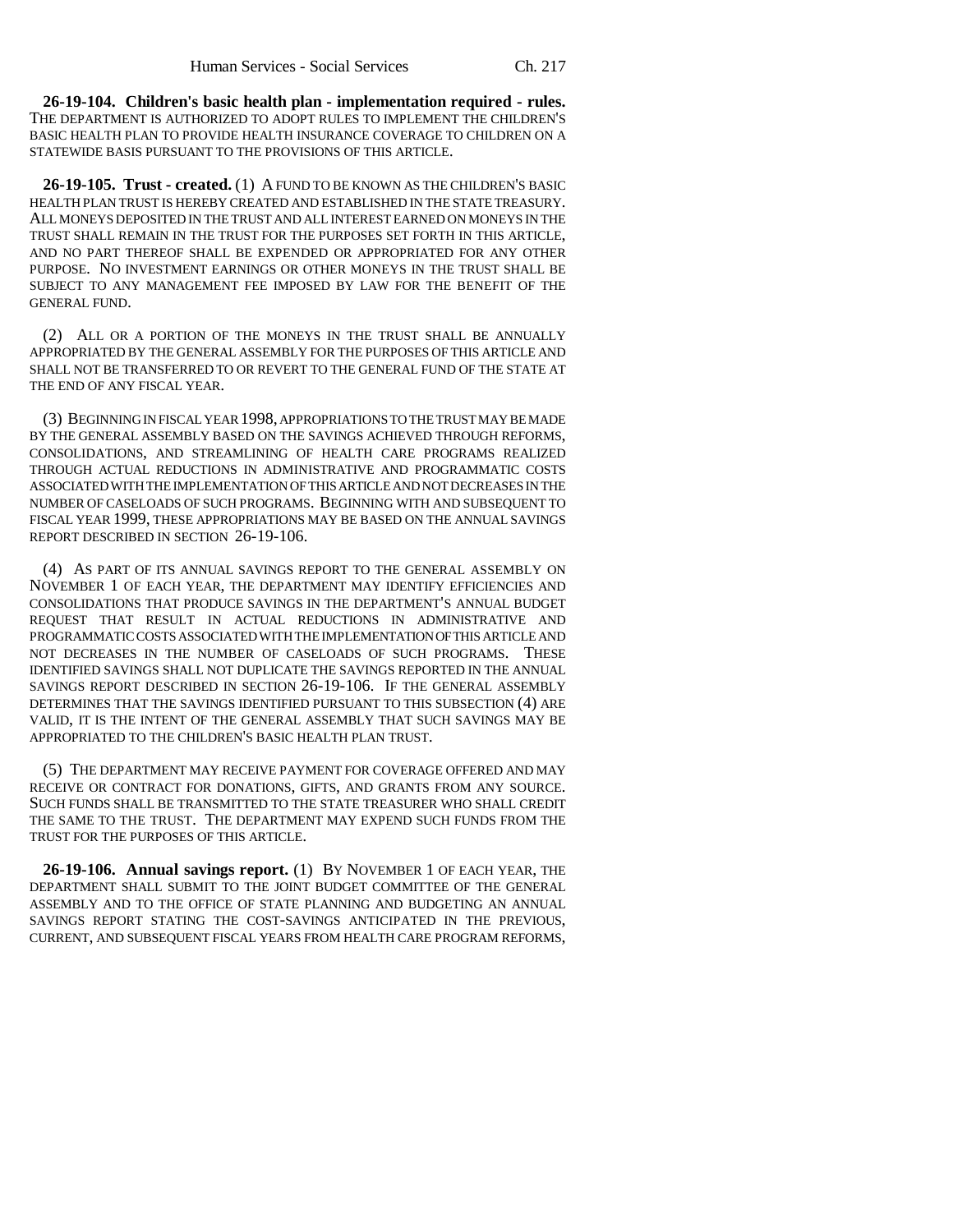CONSOLIDATIONS, AND STREAMLINING.

(2) THE ANNUAL SAVINGS REPORT SHALL INCLUDE A DESCRIPTION OF NET SAVINGS FACTORING IN INCREASED ADMINISTRATIVE EXPENSES FROM THE FOLLOWING:

(a) **Enrollment of medicaid clients in medicaid managed care programs.** IN CALCULATING SAVINGS FROM ENROLLMENT OF MEDICAID CLIENTS INTO MEDICAID MANAGED CARE PROGRAMS, THE DEPARTMENT SHALL CALCULATE THE TOTAL ANNUAL SAVINGS FROM GROWTH IN MANAGED CARE ENROLLMENT SUBSEQUENT TO JUNE 30, 1997.

(b) **Consolidation of the children's portions of the Colorado indigent care program into the plan.** IN CALCULATING THE SAVINGS ACCRUED AND ANTICIPATED FROM CONSOLIDATION OF THE CHILDREN'S PORTIONS OF THE COLORADO INDIGENT CARE PROGRAM, CREATED IN ARTICLE 15 OF THIS TITLE, INTO THE PLAN, THE DEPARTMENT SHALL USE THE FOLLOWING METHODOLOGY:ESTIMATE THE REDUCTION IN EXPENDITURES DUE TO THE REDUCTION IN THE NUMBER OF CHILDREN UNDER AGE EIGHTEEN SERVED BY THE COLORADO INDIGENT CARE PROGRAM FOR EACH FISCAL YEAR IN WHICH CHILDREN HAVE BEEN ENROLLED IN THE CHILDREN'S BASIC HEALTH PLAN.

(3) AS REPORTED IN THE ANNUAL SAVINGS REPORT, THE TOTAL SAVINGS FROM CONSOLIDATION OF THE CHILDREN'S PORTIONS OF THE COLORADO INDIGENT CARE PROGRAM, CREATED IN ARTICLE 15 OF THIS TITLE, INTO THE PLAN SHALL NOT REDUCE THE REIMBURSEMENT RATE OF EXPENDITURES MADE ON BEHALF OF CHILDREN TO THE COLORADO INDIGENT CARE PROGRAM ENROLLED PROVIDERS BELOW THE REIMBURSEMENT RATES USED IN THE FISCAL YEAR PRIOR TO THE FIRST CHILD ENROLLING IN THE PLAN.

(4) THE DEPARTMENT SHALL MODIFY TOTAL SAVINGS CALCULATED IN PARAGRAPH (b) OF SUBSECTION (2) OF THIS SECTION ACCORDING TO THE GEOGRAPHIC RESIDENCE OF SUBSIDIZED ENROLLEES AND TO THE PROBABLE LOCATION OF THEIR HEALTH CARE PROVIDERS UNDER THE COLORADO INDIGENT CARE PROGRAM, CREATED IN ARTICLE 15 OF THIS TITLE.

(5) THE GENERAL ASSEMBLY SHALL MAKE APPROPRIATIONS TO THE TRUST BASED ON THE SAVINGS CALCULATED IN PARAGRAPH (b) OF SUBSECTION (2) OF THIS SECTION TWELVE MONTHS AFTER THE PLAN BEGINS PROVIDING A BENEFIT PACKAGE THAT INCLUDES INPATIENT CARE AND ANNUALLY THEREAFTER.

**26-19-107. Duties of the department - schedule of services - premiums copayments - subsidies.** (1) IN ADDITION TO ANY OTHER DUTIES PURSUANT TO THIS ARTICLE, THE DEPARTMENT SHALL HAVE THE FOLLOWING DUTIES:

(a) TO DESIGN, ON OR AFTER JULY 1, 1998, AND FROM TIME TO TIME REVISE, A SCHEDULE OF HEALTH CARE SERVICES INCLUDED IN THE PLAN, INCLUDING, BUT NOT LIMITED TO, PREVENTIVE CARE, PHYSICIAN SERVICES, INPATIENT AND OUTPATIENT HOSPITAL SERVICES, PRESCRIPTION DRUGS AND MEDICATIONS, AND OTHER SERVICES THAT MAY BE MEDICALLY NECESSARY FOR THE HEALTH OF ENROLLEES. THE DEPARTMENT SHALL DESIGN AND REVISE THIS SCHEDULE OF HEALTH CARE SERVICES INCLUDED IN THE PLAN TO BE SIMILAR TO THE BASIC AND STANDARD HEALTH BENEFIT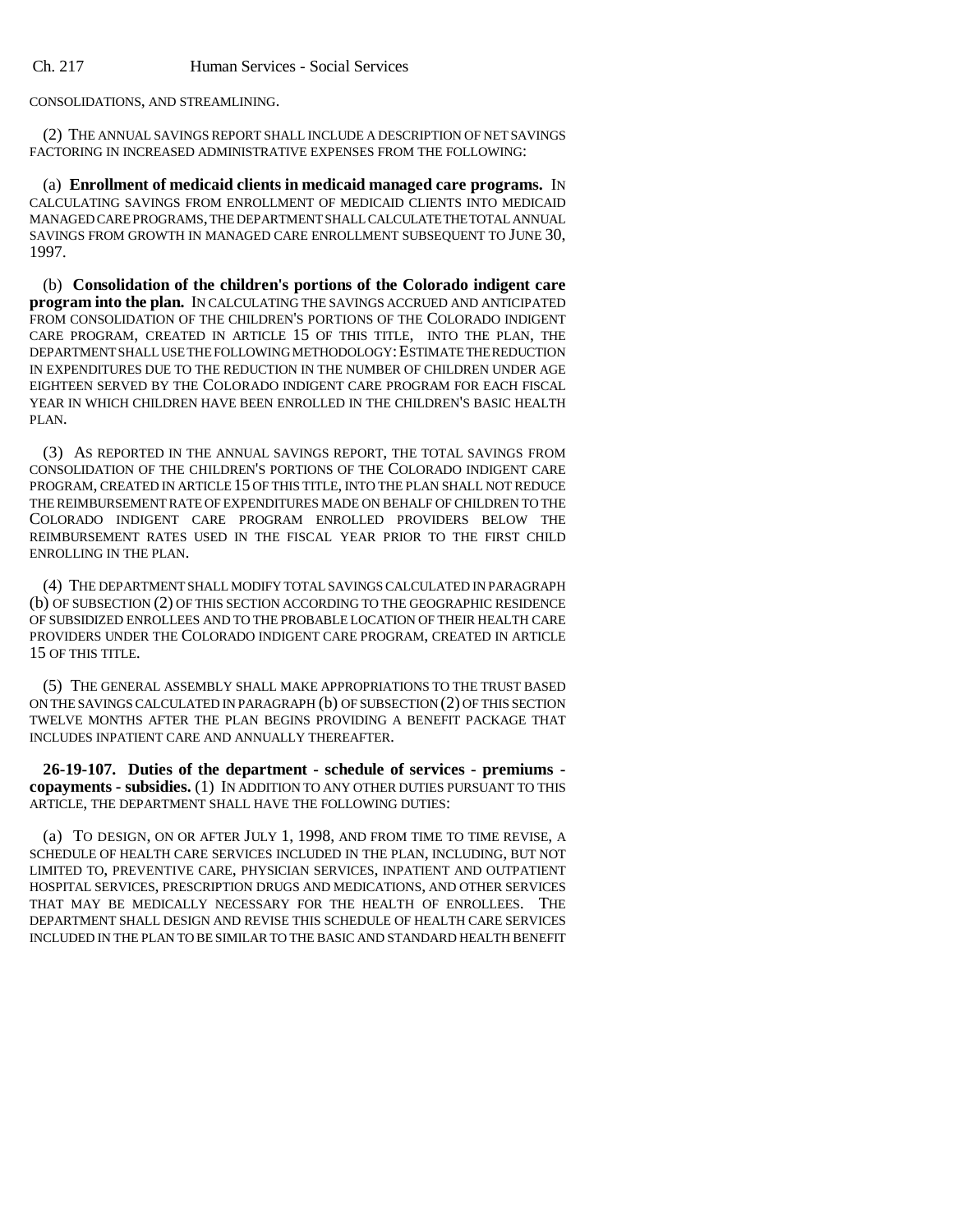PLANS DEFINED IN SECTION 10-16-102 (4) AND (42), C.R.S.

(b) TO DESIGN AND IMPLEMENT A STRUCTURE OF PERIODIC PREMIUMS DUE TO THE DEPARTMENT OR TO MANAGED CARE PLANS FROM ENROLLEES THAT IS BASED ON A SLIDING FEE SCALE. THE SLIDING FEE SCALE SHALL BE DEVELOPED BASED ON THE PER CAPITA COST OF THE PLAN AND THE ENROLLEE'S GROSS FAMILY INCOME DURING THE PREVIOUS THREE MONTHS. AS PERMITTED BY FEDERAL AND STATE LAW, ENROLLEES IN THE PLAN MAY USE FUNDS FROM A MEDICAL SAVINGS ACCOUNT TO PAY PREMIUMS. ON OR BEFORE NOVEMBER 1 OF EACH YEAR, THE DEPARTMENT SHALL SUBMIT FOR APPROVAL TO THE JOINT BUDGET COMMITTEE ITS PROPOSAL FOR A SCALE FOR INCREASING PREMIUMS OR SERVICE COST SHARING FOR THE PLAN BASED UPON A FAMILY'S INCOME.

(c) TO DESIGN AND IMPLEMENT A STRUCTURE OF COPAYMENTS DUE TO PROVIDERS OF MANAGED HEALTH CARE PLANS FROM ENROLLEES. ENROLLEES IN THE PLAN MAY USE FUNDS FROM A MEDICAL SAVINGS ACCOUNT TO PAY COPAYMENTS.

(d) TO DESIGN DETAILED RULES OF ELIGIBILITY AND ENROLLMENT PROCESSES FOR THE PLAN;

(e) TO DESIGN A PROCEDURE WHEREBY A FINANCIAL SPONSOR MAY PAY THE PREMIUM OR SOME PORTION THEREOF ON BEHALF OF A SUBSIDIZED OR NONSUBSIDIZED ENROLLEE; EXCEPT THAT THE PAYMENT MADE ON BEHALF OF SAID ENROLLEE SHALL NOT EXCEED THE TOTAL PREMIUMS DUE FROM THE ENROLLEE;

(f) TO DESIGN A PROCEDURE WHEREBY THE PLAN MAY PAY SUBSIDIES FOR ELIGIBLE PERSONS TO PURCHASE COVERAGE UNDER THE PLAN OR A COMPARABLE HEALTH INSURANCE PRODUCT;

(g) TO ESTABLISH CRITERIA TO ALLOW A MANAGED CARE PLAN, THE DEPARTMENT, OR SOME OTHER ENTITY TO VERIFY ELIGIBILITY PURSUANT TO SECTION 26-19-109.

(2) THE DEPARTMENT IS AUTHORIZED TO INSTITUTE A PROGRAM FOR COMPETITIVE BIDDING PURSUANT TO SECTION 24-103-202 OR 24-103-203,C.R.S., FOR PROVIDING MEDICAL SERVICES ON A MANAGED CARE BASIS FOR CHILDREN UNDER THIS ARTICLE. THE DEPARTMENT IS AUTHORIZED TO SELECT MORE THAN ONE MANAGED CARE CONTRACTOR. TO THE EXTENT THAT THE DEPARTMENT DETERMINES THAT THERE IS A UNIQUE COMMUNITY-BASED ORGANIZATION THAT IS ABLE TO PERFORM THE NEW FUNCTIONS REQUIRED UNDER THIS ARTICLE, THE DEPARTMENT MAY SELECT SUCH CONTRACTOR PURSUANT TO SECTION 24-103-205,C.R.S., AND RULES PROMULGATED BY THE DEPARTMENT TO ADMINISTER ALL OR A PORTION OF THE CHILDREN'S BASIC HEALTH PLAN ACCORDING TO SECTION 26-19-111. IN ADDITION TO SUCH CONTRACTOR, THE DEPARTMENT MAY ENTER INTO CONTRACTS, AS NECESSARY, WITH THE ADMINISTRATOR OF THE COLORADO CHILDREN'S HEALTH PLAN TO CARRY OUT THE PURPOSES OF THIS ARTICLE.

**26-19-108. Financial management.** (1) THE DEPARTMENT SHALL PROMULGATE RULES TO IMPLEMENT FINANCIAL MANAGEMENT OF THE PLAN. THE DEPARTMENT SHALL ADJUST BENEFIT LEVELS, ELIGIBILITY GUIDELINES, AND ANY OTHER MEASURE TO ENSURE THAT SUFFICIENT FUNDS ARE PRESENT TO IMPLEMENT THE PROVISIONS OF THIS ARTICLE.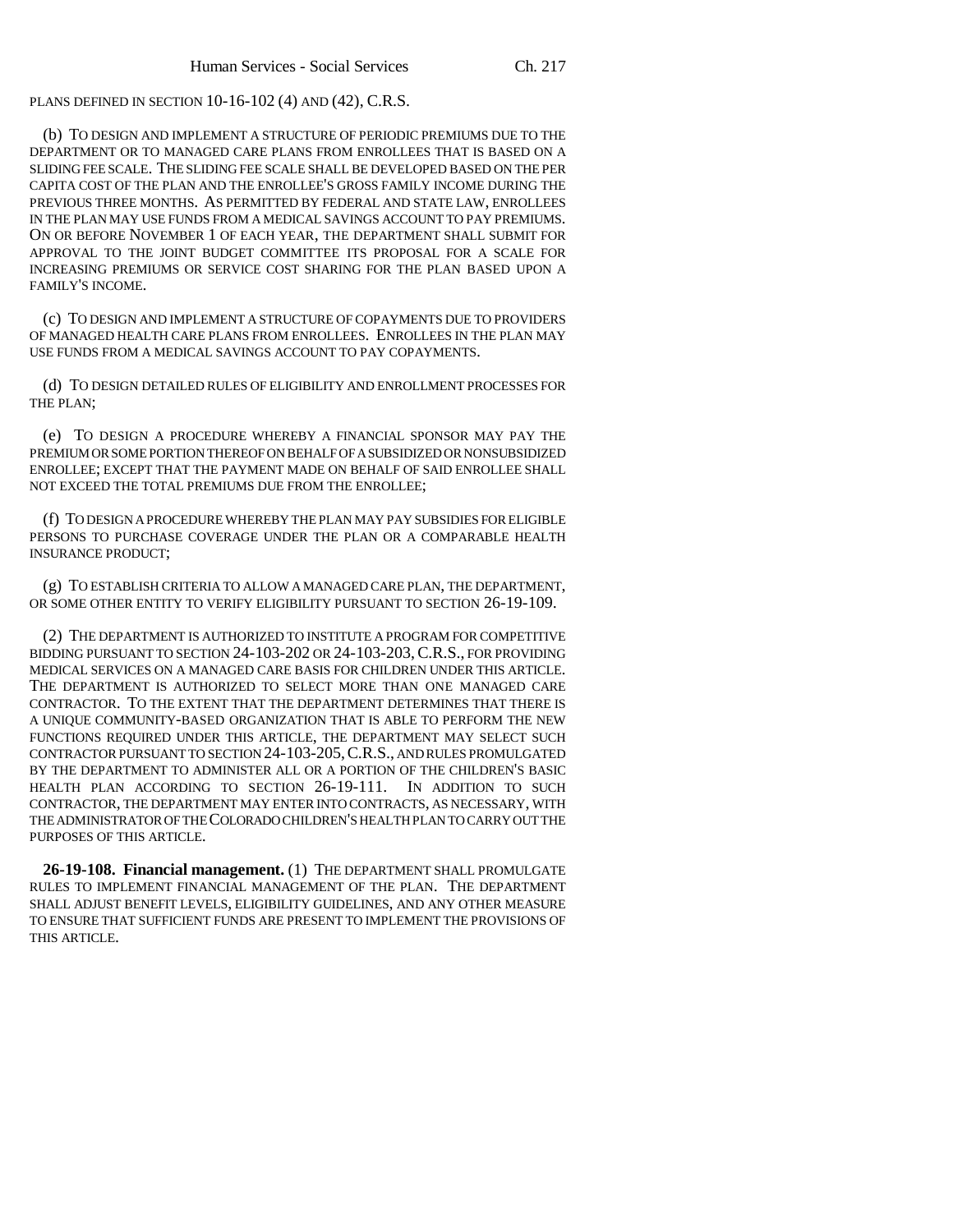## Ch. 217 Human Services - Social Services

(2) THE DEPARTMENT SHALL MAKE A QUARTERLY ASSESSMENT OF THE EXPECTED EXPENDITURES FOR THE PLAN FOR THE REMAINDER OF THE CURRENT BIENNIUM AND FOR THE FOLLOWING BIENNIUM. THE ESTIMATED EXPENDITURES, INCLUDING MINIMUM RESERVE REQUIREMENTS SHALL BE COMPARED TO AN ESTIMATE OF THE REVENUES THAT WILL BE DEPOSITED IN THE TRUST FUND. BASED ON THIS COMPARISON, THE DEPARTMENT SHALL MAKE ADJUSTMENTS AS NECESSARY TO ENSURE THAT EXPENDITURES REMAIN WITHIN THE LIMITS OF AVAILABLE REVENUES FOR THE REMAINDER OF THE CURRENT BIENNIUM AND THE FOLLOWING BIENNIUM.

(3) THE DEPARTMENT MAY, IN ADDITION TO ANY OTHER MEASURE IT DETERMINES TO BE NECESSARY, DECREASE PREMIUM SUBSIDIES OR LIMIT ENROLLMENT IN THE PLAN TO ENSURE THAT THE TRUST RETAINS SUFFICIENT FUNDS PURSUANT TO SUBSECTION (1) OF THIS SECTION.

(4) NOTHING IN THIS ARTICLE OR ANY RULES PROMULGATED PURSUANT TO THE PLAN SHALL BE INTERPRETED TO CREATE A LEGAL ENTITLEMENT IN ANY PERSON TO COVERAGE UNDER THE PLAN. ENROLLMENT IN THE PLAN SHALL BE LIMITED BASED UPON ANNUAL APPROPRIATIONS MADE OUT OF THE TRUST BY THE GENERAL ASSEMBLY AS DESCRIBED IN SECTION 26-19-105 AND ANY GRANTS AND DONATIONS. THE GENERAL ASSEMBLY SHALL ANNUALLY ESTABLISH MAXIMUM ENROLLMENT FIGURES FOR SUBSIDIZED CHILDREN. SUCH ENROLLMENT CAPS SHALL NOT BE EXCEEDED BY THE DEPARTMENT REGARDLESS OF WHETHER THE FUNDING COMES FROM ANNUAL APPROPRIATIONS OR GRANTS AND DONATIONS. WHEN ENROLLMENT IN THE PLAN MUST BE LIMITED PURSUANT TO THIS SUBSECTION (4), THE DEPARTMENT SHALL GIVE PRIORITY TO CHILDREN WHO WOULD QUALIFY FOR MEDICAID AS IF THERE WERE NO ASSET TESTING AND TO CHILDREN WITH GROSS FAMILY INCOMES UNDER ONE HUNDRED THIRTY-THREE PERCENT OF THE FEDERAL POVERTY LEVEL.

**26-19-109. Eligibility.** (1) TO BE ELIGIBLE FOR A SUBSIDY, A CHILD MUST NOT HAVE CURRENTLY NOR IN THE THREE MONTHS PRIOR TO APPLICATION FOR THE PLAN HAVE BEEN INSURED BY A COMPARABLE HEALTH PLAN THROUGH AN EMPLOYER, WITH THE EMPLOYER CONTRIBUTING AT LEAST FIFTY PERCENT OF THE PREMIUM COST. CHILDREN WHO HAVE LOST INSURANCE COVERAGE DUE TO A CHANGE IN OR LOSS OF EMPLOYMENT SHALL NOT BE SUBJECT TO THE WAITING PERIOD.

(2) IF ONE CHILD FROM A FAMILY IS ENROLLED IN THE PLAN, ALL CHILDREN MUST BE ENROLLED, UNLESS THE OTHER CHILDREN HAVE ALTERNATIVE HEALTH INSURANCE COVERAGE.

(3) CHILDREN WITH GROSS FAMILY INCOMES THAT EXCEED ONE HUNDRED EIGHTY-FIVE PERCENT OF THE FEDERAL POVERTY GUIDELINES MAY ENROLL IN THE PLAN, BUT ARE NOT ELIGIBLE FOR SUBSIDIES FROM THE DEPARTMENT.

(4) CHILDREN WHO ARE DETERMINED TO BE ELIGIBLE FOR THE PLAN SHALL REMAIN ELIGIBLE FOR TWELVE MONTHS SUBSEQUENT TO THE LAST DAY OF THE MONTH IN WHICH THEY WERE ENROLLED.

**26-19-110. Participation by managed care plans.** (1) MANAGED CARE PLANS, AS DEFINED IN SECTION 10-16-102 (26.5), C.R.S., THAT PARTICIPATE IN THE PLAN SHALL DO SO BY CONTRACT WITH THE DEPARTMENT AND SHALL PROVIDE THE HEALTH CARE SERVICES COVERED BY THE PLAN TO EACH ENROLLEE.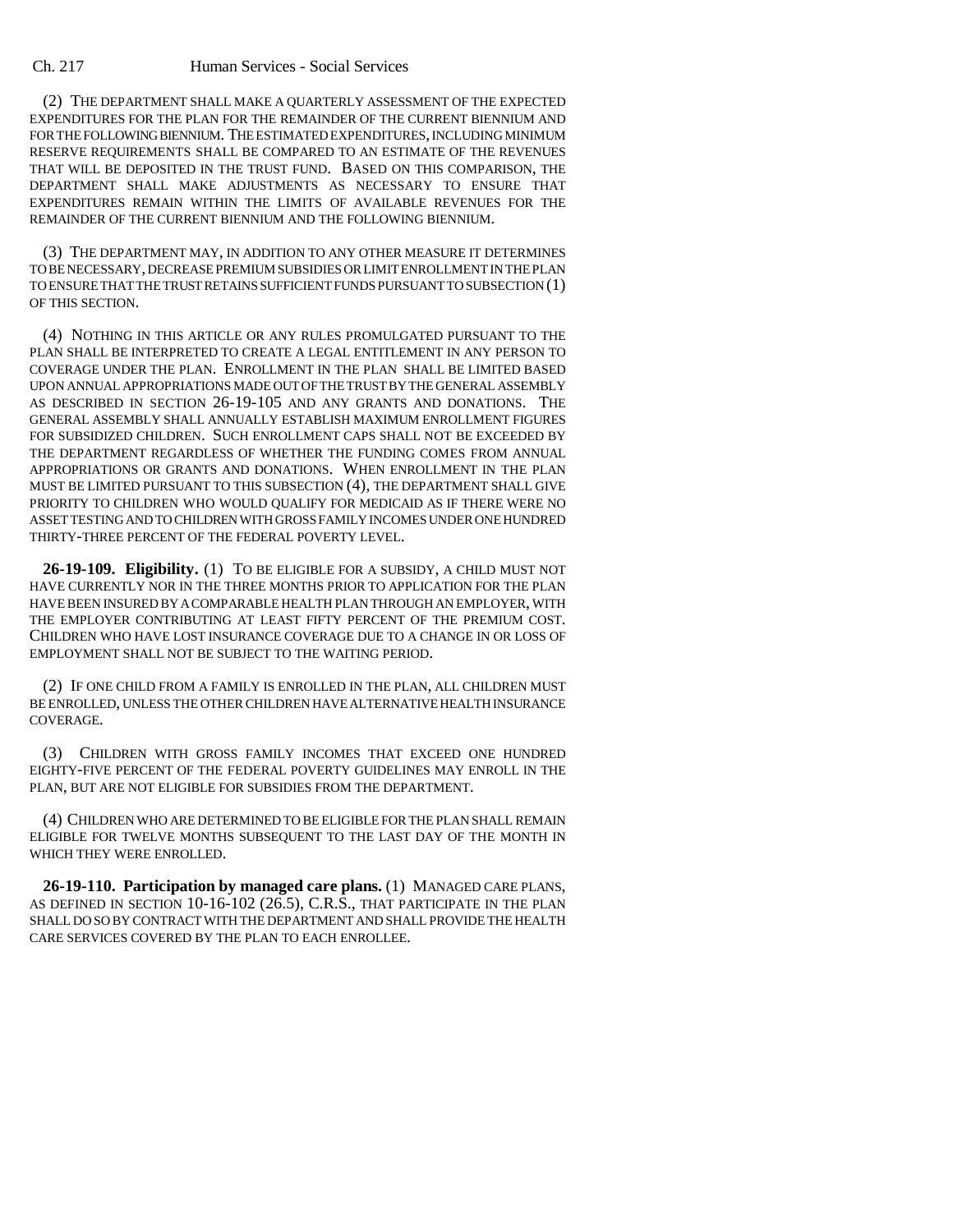(2) MANAGED CARE PLANS PARTICIPATING IN THE PLAN SHALL NOT DISCRIMINATE AGAINST ANY POTENTIAL OR CURRENT ENROLLEE BASED UPON HEALTH STATUS, SEX, RACE, ETHNICITY, OR RELIGION.

(3) MANAGED CARE PLANS THAT CONTRACT WITH THE DEPARTMENT TO PROVIDE THE PLAN TO ENROLLEES SHALL ALSO BE WILLING TO CONTRACT WITH THE MEDICAID MANAGED CARE PROGRAM, AS ADMINISTERED BY THE DEPARTMENT.

(4) THE DEPARTMENT MAY RECEIVE AND ACT UPON COMPLAINTS FROM ENROLLEES REGARDING FAILURE TO PROVIDE COVERED SERVICES OR EFFORTS TO OBTAIN PAYMENT, OTHER THAN AUTHORIZED COPAYMENTS, FOR COVERED SERVICES DIRECTLY FROM ELIGIBLE RECIPIENTS.

(5) PARENTS OR GUARDIANS OF CHILDREN SHALL CHOOSE A PARTICIPATING HEALTH MAINTENANCE ORGANIZATION BEFORE ENROLLING IN THE PLAN IN AREAS OF THE STATE WHERE A PARTICIPATING HEALTH MAINTENANCE ORGANIZATION IS AVAILABLE. THE DEPARTMENT WILL ASSIGN CHILDREN WHO ARE CURRENTLY ENROLLED IN THE PLAN AND WHOSE PARENTS OR GUARDIANS HAVE NOT SELECTED A HEALTH MAINTENANCE ORGANIZATION WITHIN A TIME PERIOD DETERMINED BY THE DEPARTMENT TO A PARTICIPATING HEALTH MAINTENANCE ORGANIZATION WITH THE CHILD'S PRIMARY CARE PHYSICIAN IN THE NETWORK. THE DEPARTMENT SHALL SEEK TO MAINTAIN CONTINUITY OF THE HEALTH PLAN BETWEEN MEDICAID AND THE CHILDREN'S BASIC HEALTH PLAN.

(6) THE DEPARTMENT SHALL ALLOW, AT LEAST ANNUALLY, AN OPPORTUNITY FOR ENROLLEES TO TRANSFER AMONG PARTICIPATING MANAGED CARE PLANS SERVING THEIR RESPECTIVE GEOGRAPHIC REGIONS. THE DEPARTMENT SHALL ESTABLISH A PERIOD OF AT LEAST TWENTY DAYS ANNUALLY WHEN THIS OPPORTUNITY IS AFFORDED ELIGIBLE RECIPIENTS. IN GEOGRAPHIC REGIONS SERVED BY MORE THAN ONE PARTICIPATING MANAGED CARE PLAN, THE DEPARTMENT SHALL ENDEAVOR TO ESTABLISH A UNIFORM PERIOD FOR SUCH OPPORTUNITY.

(7) THE DEPARTMENT SHALL MAKE A PREMIUM RATE PAYMENT TO MANAGED CARE PLANS BASED UPON A DEFINED SCOPE OF SERVICES. THE DEPARTMENT SHALL ONLY USE MARKET RATE BIDS THAT DO NOT DISCRIMINATE AND ARE ADEQUATE TO ASSURE QUALITY, NETWORK SUFFICIENCY, AND LONG-TERM COMPETITIVENESS IN THE CHILDREN'S BASIC HEALTH PLAN MANAGED CARE MARKET. THE DEPARTMENT SHALL RETAIN A QUALIFIED ACTUARY TO ESTABLISH A LOWER LIMIT FOR SUCH BIDS. A CERTIFICATION BY SUCH ACTUARY TO THE APPROPRIATE LOWER LIMIT SHALL BE CONCLUSIVE EVIDENCE OF THE DEPARTMENT'S COMPLIANCE WITH THE REQUIREMENTS OF THIS SUBSECTION (7). FOR THE PURPOSES OF THIS SUBSECTION (7), A "QUALIFIED ACTUARY" SHALL BE A PERSON DEEMED AS SUCH UNDER REGULATIONS PROMULGATED BY THE COMMISSIONER OF INSURANCE.

(8) ALL MANAGED CARE PLANS PARTICIPATING IN THE PLAN SHALL MEET STANDARDS REGARDING THE QUALITY OF SERVICES TO BE PROVIDED, FINANCIAL INTEGRITY, AND RESPONSIVENESS TO THE UNMET HEALTH CARE NEEDS OF CHILDREN THAT MAY BE SERVED.

**26-19-111. Department - privatization.** (1) THE GENERAL ASSEMBLY FINDS THAT THE CHILDREN'S BASIC HEALTH PLAN IS A PROGRAM UNDER WHICH THE PRIVATE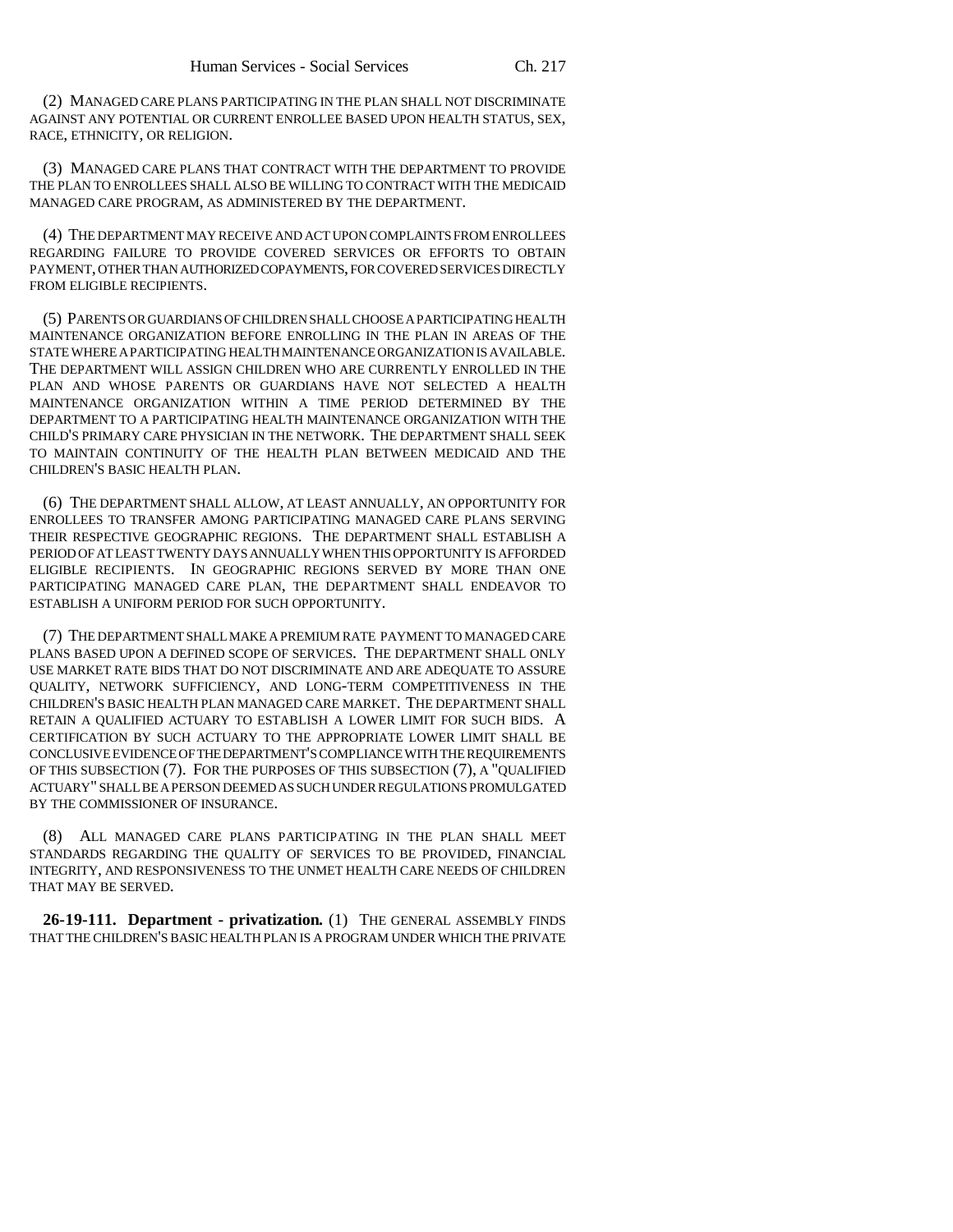SECTOR HAS A GREAT DEAL OF EXPERIENCE IN MAKING VARIOUS HEALTH CARE PLANS AVAILABLE TO THE PRIVATE SECTOR AND SERVING AS THE LIAISON BETWEEN LARGE EMPLOYERS AND HEALTH CARE PROVIDERS, INCLUDING BUT NOT LIMITED TO HEALTH MAINTENANCE ORGANIZATIONS. THE GENERAL ASSEMBLY THEREFORE DETERMINES THAT THE CHILDREN'S BASIC HEALTH PLAN INVOLVES DUTIES SIMILAR TO DUTIES CURRENTLY OR PREVIOUSLY PERFORMED BY STATE EMPLOYEES BUT IS DIFFERENT IN SCOPE AND POLICY OBJECTIVES FROM THE STATE MEDICAL ASSISTANCE PROGRAM.

(2) PURSUANT TO SECTION 24-50-504 (2) (a), C.R.S., THE DEPARTMENT SHALL ENTER INTO PERSONAL SERVICES CONTRACTS THAT CREATE AN INDEPENDENT CONTRACTOR RELATIONSHIP FOR THE ADMINISTRATION OF THE CHILDREN'S BASIC HEALTH PLAN, INCLUDING OUTREACH, MARKETING, ELIGIBILITY DETERMINATION, AND ENROLLMENT. THE DEPARTMENT MAY ENTER INTO ADDITIONAL PERSONAL SERVICES CONTRACTS FOR OTHER ADMINISTRATIVE FUNCTIONS REQUIRED BY THIS ARTICLE.

(3) THE IMPLEMENTATION OF THIS SECTION IS CONTINGENT UPON A FINDING BY THE STATE PERSONNEL DIRECTOR THAT ANY OF THE CONDITIONS OF SECTION 24-50-504 (2), C.R.S., HAVE BEEN MET OR THAT THE CONDITIONS OF SECTION 24-50-503 (1), C.R.S., HAVE BEEN MET.

**26-19-112. Authority to the department to apply for federal waivers.** THE DEPARTMENT IS HEREBY AUTHORIZED AND REQUIRED TO APPLY FOR ANY FEDERAL WAIVERS NECESSARY TO IMPLEMENT THE PURPOSES OF THIS ARTICLE.

**SECTION 2.** 26-17-103 (5), Colorado Revised Statutes, 1989 Repl. Vol., as amended, is amended to read:

**26-17-103. Definitions.** As used in this article, unless the context otherwise requires:

(5) "Eligible persons" means children who are less than thirteen EIGHTEEN years of age, who are eligible under the medically indigent program established in article 15 of this title or are eligible under one of the programs specified in section 26-17-107.5, who are not eligible for medical assistance under the medical assistance program pursuant to article 4 of this title, and who are not otherwise insured for the covered services.

**SECTION 3.** 26-17-105 (2), Colorado Revised Statutes, 1989 Repl. Vol., as amended, is repealed as follows:

**26-17-105. Powers and duties of administrator.** (2) The board shall divide the state into regions based upon the number of eligible persons and the number of provider resources. The administrator may select a region of the state for the initial operation of the plan, taking into account the levels and rates of unemployment in different areas of the state, the unmet need for basic health care services to a population reasonably representative of the portion of the state's population that lacks such coverage, and the need for geographic, demographic, and economic diversity. Any expansion of the program to additional regions of the state in subsequent years shall be subject to approval by the general assembly.

**SECTION 4. Appropriation - adjustment in 1997 Long Bill.** (1) In addition